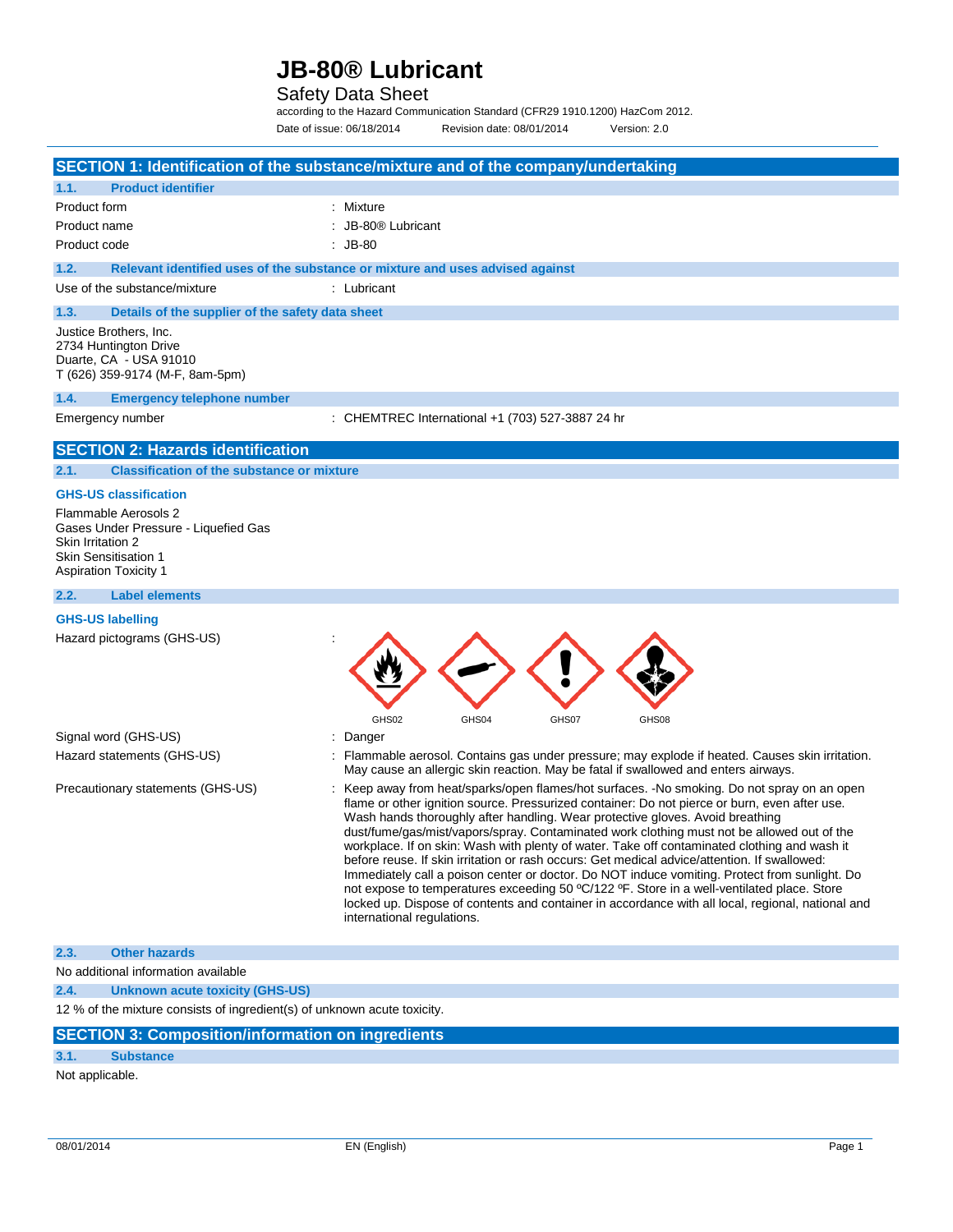### Safety Data Sheet

according to the Hazard Communication Standard (CFR29 1910.1200) HazCom 2012.

| 3.2.<br><b>Mixture</b>                                     |                           |               |                                                   |
|------------------------------------------------------------|---------------------------|---------------|---------------------------------------------------|
| <b>Name</b>                                                | <b>Product identifier</b> | $\frac{9}{6}$ | <b>GHS-US classification</b>                      |
| Petroleum Solvent                                          | (CAS No) 64742-47-8       | $10 - 30$     | Flam. Lig. 3<br>Asp. Tox. 1                       |
| Petroleum Solvent                                          | (CAS No) 64742-96-7       | $10 - 30$     | Flam. Lig. 3<br>Skin Irrit, 2<br>Asp. Tox. 1      |
| Petroleum Solvent                                          | (CAS No) 64742-54-7       | $10 - 30$     | Asp. Tox. 1                                       |
| Proprietary polymer                                        | Proprietary               | $1 - 5$       | Not classified                                    |
| Furan-2,5-dione, dihydro-, monopolyisobutylene derivatives | (CAS No) 67762-77-0       | $1 - 5$       | Eye Irrit. 2A                                     |
| Phosphoric acid esters/amine salt                          | Proprietary               | $0.1 - 1$     | Acute Tox. 4 (Oral)<br>Eye Dam. 1<br>Skin Sens. 1 |

\* The specific chemical identity and exact percentage (concentration) of composition has been withheld as a trade secret in accordance with paragraph (i) of §1910.1200.

| <b>SECTION 4: First aid measures</b>                                |                                                                                                                                                                                                       |
|---------------------------------------------------------------------|-------------------------------------------------------------------------------------------------------------------------------------------------------------------------------------------------------|
| <b>Description of first aid measures</b><br>4.1.                    |                                                                                                                                                                                                       |
| First-aid measures after inhalation                                 | : If breathing is difficult, remove victim to fresh air and keep at rest in a position comfortable for<br>breathing. Get medical advice/attention if you feel unwell.                                 |
| First-aid measures after skin contact                               | : In case of contact, immediately flush skin with plenty of water. Remove contaminated clothing<br>and shoes. Wash clothing before reuse. Call a physician if irritation develops and persists.       |
| First-aid measures after eye contact                                | : In case of contact, immediately flush eyes with plenty of water for at least 15 minutes. If easy to<br>do, remove contact lenses, if worn. If irritation persists, get medical attention.           |
| First-aid measures after ingestion                                  | : If swallowed, do NOT induce vomiting unless directed to do so by medical personnel. Never give anything<br>by mouth to an unconscious person. Immediately call a POISON CENTER or doctor/physician. |
| 4.2.<br>Most important symptoms and effects, both acute and delayed |                                                                                                                                                                                                       |
| Symptoms/injuries after inhalation                                  | : May cause respiratory tract irritation.                                                                                                                                                             |
| Symptoms/injuries after skin contact                                | : Causes skin irritation. Symptoms may include redness, edema, drying, defatting and cracking of<br>the skin. May cause sensitisation by skin contact.                                                |
| Symptoms/injuries after eye contact                                 | : May cause eye irritation. Symptoms may include discomfort or pain, excess blinking and tear<br>production, with possible redness and swelling.                                                      |
| Symptoms/injuries after ingestion                                   | : May be fatal if swallowed and enters airways. This product may be aspirated into the lungs and<br>cause chemical pneumonitis. May cause stomach distress, nausea or vomiting.                       |

#### **4.3. Indication of any immediate medical attention and special treatment needed**

Symptoms may not appear immediately. In case of accident or if you feel unwell, seek medical advice immediately (show the label or SDS where possible).

|                         | <b>SECTION 5: Firefighting measures</b>               |                                                                                                                       |
|-------------------------|-------------------------------------------------------|-----------------------------------------------------------------------------------------------------------------------|
| 5.1.                    | <b>Extinguishing media</b>                            |                                                                                                                       |
|                         | Suitable extinguishing media                          | : Treat for surrounding material.                                                                                     |
|                         | Unsuitable extinguishing media                        | : None known.                                                                                                         |
| 5.2.                    | Special hazards arising from the substance or mixture |                                                                                                                       |
| Fire hazard             |                                                       | : Flammable aerosol. Products of combustion may include, and are not limited to: oxides of carbon.                    |
| <b>Explosion hazard</b> |                                                       | : Heat may build pressure, rupturing closed containers, spreading fire and increasing risk of burns<br>and injuries.  |
| 5.3.                    | <b>Advice for firefighters</b>                        |                                                                                                                       |
|                         | Firefighting instructions                             | : Cool closed containers exposed to fire with water.                                                                  |
|                         | Protection during firefighting                        | : Keep upwind of fire. Wear full fire fighting turn-out gear (full Bunker gear) and respiratory<br>protection (SCBA). |

| <b>SECTION 6: Accidental release measures</b> |                                                                     |                                                                                                                                         |
|-----------------------------------------------|---------------------------------------------------------------------|-----------------------------------------------------------------------------------------------------------------------------------------|
| 6.1.                                          | Personal precautions, protective equipment and emergency procedures |                                                                                                                                         |
| 6.1.1.                                        | For non-emergency personnel                                         |                                                                                                                                         |
|                                               | Protective equipment                                                | : Use personal protection recommended in Section 8. Isolate the hazard area and deny entry to<br>unnecessary and unprotected personnel. |
|                                               | C <sub>4</sub> O Est amazazioni taggiaratara                        |                                                                                                                                         |

#### **6.1.2. For emergency responders**

No additional information available.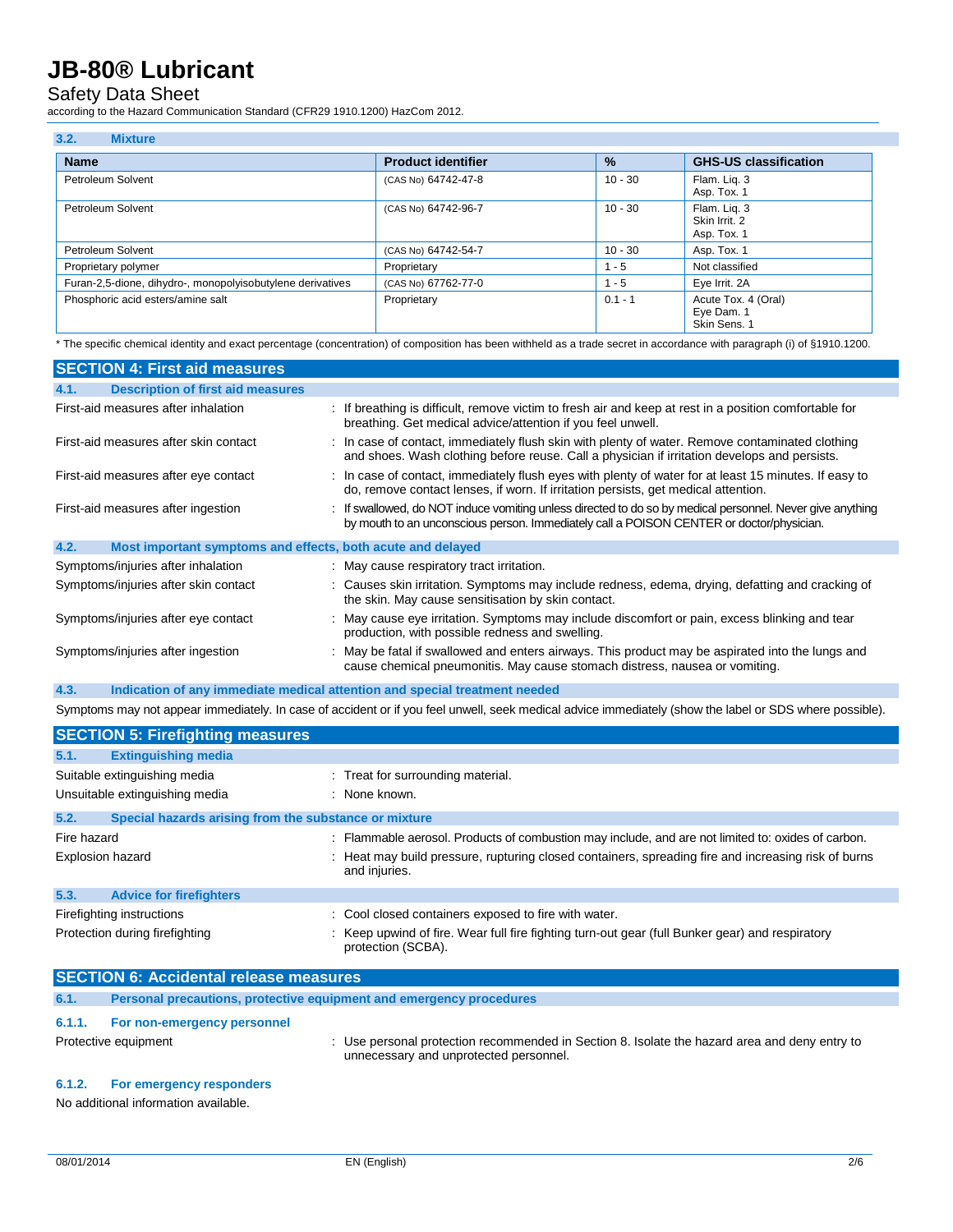## Safety Data Sheet

according to the Hazard Communication Standard (CFR29 1910.1200) HazCom 2012.

| 6.2. | Methods and material for containment and cleaning up |                                                                                                                                                                                                                                                              |
|------|------------------------------------------------------|--------------------------------------------------------------------------------------------------------------------------------------------------------------------------------------------------------------------------------------------------------------|
|      | For containment                                      | : Eliminate sources of ignition. Contain and/or absorb spill with inert material (e.g. sand,<br>vermiculite), then place in a suitable container. Do not flush to sewer or allow to enter waterways.<br>Use appropriate Personal Protective Equipment (PPE). |
|      | Methods for cleaning up                              | : Scoop up material and place in a disposal container. Vapours may be heavier than air and may<br>travel along the ground to a distant ignition source and flash back. Provide ventilation.                                                                  |
| 6.3. | <b>Reference to other sections</b>                   |                                                                                                                                                                                                                                                              |
|      |                                                      |                                                                                                                                                                                                                                                              |

See section 8 for further information on protective clothing and equipment and section 13 for advice on waste disposal.

| <b>SECTION 7: Handling and storage</b>                               |                                                                                                                                                                                                                                                                                                                       |
|----------------------------------------------------------------------|-----------------------------------------------------------------------------------------------------------------------------------------------------------------------------------------------------------------------------------------------------------------------------------------------------------------------|
| <b>Precautions for safe handling</b><br>7.1.                         |                                                                                                                                                                                                                                                                                                                       |
| Precautions for safe handling                                        | : Keep away from sources of ignition. - No smoking. Avoid contact with skin and eyes. Avoid<br>breathing dust/fume/gas/mist/vapours/spray. Do not swallow. When using do not eat, drink or<br>smoke. Use only outdoors or in a well-ventilated area. Pressurized container: Do not pierce or<br>burn, even after use. |
| Hygiene measures                                                     | : Launder contaminated clothing before reuse. Wash hands before eating, drinking, or smoking.                                                                                                                                                                                                                         |
| Conditions for safe storage, including any incompatibilities<br>7.2. |                                                                                                                                                                                                                                                                                                                       |
| <b>Technical measures</b>                                            | : Proper grounding procedures to avoid static electricity should be followed.                                                                                                                                                                                                                                         |
| Storage conditions                                                   | : Keep out of the reach of children. Do not expose ot temperatures exceeding $50^{\circ}$ C/ 122 $^{\circ}$ F. Store<br>away from direct sunlight or other heat sources.                                                                                                                                              |
| Storage area                                                         | : Store in a well-ventilated place.                                                                                                                                                                                                                                                                                   |
| 7.3.<br>Specific end use(s)                                          |                                                                                                                                                                                                                                                                                                                       |

|  |  | Not available. |  |  |
|--|--|----------------|--|--|
|--|--|----------------|--|--|

### **SECTION 8: Exposure controls/personal protection**

| 8.1.<br><b>Control parameters</b>                                       |                                                               |                                                                                                 |  |
|-------------------------------------------------------------------------|---------------------------------------------------------------|-------------------------------------------------------------------------------------------------|--|
| Petroleum Solvent (64742-47-8)                                          |                                                               |                                                                                                 |  |
| <b>USA ACGIH</b>                                                        | <b>ACGIH TWA</b>                                              | Not applicable.                                                                                 |  |
| <b>USA OSHA</b>                                                         | OSHA PEL (TWA)                                                | Not applicable.                                                                                 |  |
| Petroleum Solvent (64742-96-7)                                          |                                                               |                                                                                                 |  |
| <b>USA ACGIH</b>                                                        | <b>ACGIH TWA</b>                                              | Not applicable.                                                                                 |  |
| <b>USA OSHA</b>                                                         | OSHA PEL (TWA)                                                | Not applicable.                                                                                 |  |
| Petroleum Solvent (64742-54-7)                                          |                                                               |                                                                                                 |  |
| <b>USA ACGIH</b>                                                        | <b>ACGIH TWA</b>                                              | Not applicable.                                                                                 |  |
| <b>USA OSHA</b>                                                         | OSHA PEL (TWA)                                                | Not applicable.                                                                                 |  |
| <b>Proprietary polymer</b>                                              |                                                               |                                                                                                 |  |
| <b>USA ACGIH</b>                                                        | <b>ACGIH TWA</b>                                              | Not applicable.                                                                                 |  |
| <b>USA OSHA</b>                                                         | OSHA PEL (TWA)                                                | Not applicable.                                                                                 |  |
| Furan-2,5-dione, dihydro-, monopolyisobutylene derivatives (67762-77-0) |                                                               |                                                                                                 |  |
| <b>USA ACGIH</b>                                                        | <b>ACGIH TWA</b>                                              | Not applicable.                                                                                 |  |
| <b>USA OSHA</b>                                                         | OSHA PEL (TWA)                                                | Not applicable.                                                                                 |  |
| Phosphoric acid esters/amine salt                                       |                                                               |                                                                                                 |  |
| <b>USA ACGIH</b>                                                        | <b>ACGIH TWA</b>                                              | Not applicable.                                                                                 |  |
| <b>USA OSHA</b>                                                         | OSHA PEL (TWA)                                                | Not applicable.                                                                                 |  |
| 8.2.<br><b>Exposure controls</b>                                        |                                                               |                                                                                                 |  |
| Appropriate engineering controls                                        | recommended exposure limits.                                  | : Use ventilation adequate to keep exposures (airborne levels of dust, fume, vapor, etc.) below |  |
| Hand protection                                                         | : Wear chemically resistant protective gloves.                |                                                                                                 |  |
| Eye protection                                                          | Safety glasses or goggles are recommended when using product. |                                                                                                 |  |

Skin and body protection : Wear suitable protective clothing.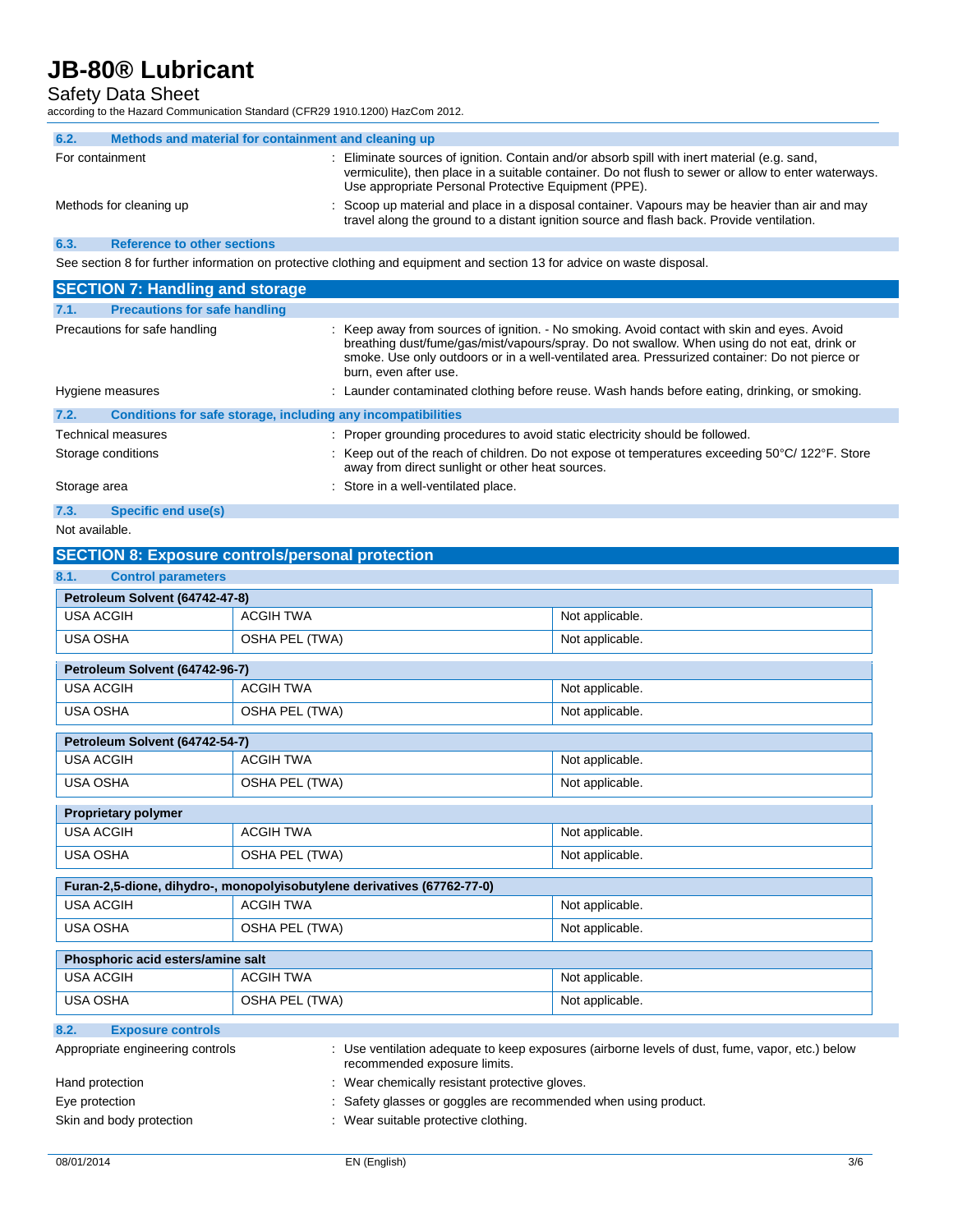### Safety Data Sheet

according to the Hazard Communication Standard (CFR29 1910.1200) HazCom 2012.

| Respiratory protection          | : In case of insufficient ventilation, wear suitable respiratory equipment. Respirator selection must<br>be based on known or anticipated exposure levels, the hazards of the product and the safe<br>working limits of the selected respirator. |
|---------------------------------|--------------------------------------------------------------------------------------------------------------------------------------------------------------------------------------------------------------------------------------------------|
| Environmental exposure controls | : Maintain levels below Community environmental protection thresholds.                                                                                                                                                                           |
| Other information               | : Do not eat, smoke or drink where material is handled, processed or stored. Wash hands carefully<br>before eating or smoking. Handle according to established industrial hygiene and safety practices.                                          |

|  | <b>SECTION 9: Physical and chemical properties</b> |  |
|--|----------------------------------------------------|--|
|--|----------------------------------------------------|--|

| Information on basic physical and chemical properties<br>9.1. |                           |
|---------------------------------------------------------------|---------------------------|
| Physical state                                                | : Gas/Pressurized liquid. |
| Appearance                                                    | : Clear.                  |
| Colour                                                        | Dark amber.               |
| Odour                                                         | : Petroleum.              |
| Odour threshold                                               | : No data available.      |
| pH                                                            | : No data available.      |
| Relative evaporation rate (butylacetate=1)                    | : No data available.      |
| Melting point                                                 | No data available.        |
| Freezing point                                                | : No data available.      |
| Boiling point                                                 | : > 178.3 °C (> 353 °F)   |
| Flash point                                                   | : 80 °C (176 °F)          |
| Self ignition temperature                                     | : No data available.      |
| Decomposition temperature                                     | : No data available.      |
| Flammability (solid, gas)                                     | : Flammable.              |
| Vapour pressure                                               | : No data available.      |
| Relative vapour density at 20 °C                              | : No data available.      |
| Relative density                                              | : 0.82 g/cm <sup>3</sup>  |
| Solubility                                                    | : No data available.      |
| Log Pow                                                       | No data available.        |
| Log Kow                                                       | : No data available.      |
| Viscosity, kinematic                                          | : 14.0 cSt                |
| Viscosity, dynamic                                            | : No data available.      |
| <b>Explosive properties</b>                                   | : No data available.      |
| Oxidising properties                                          | : No data available.      |
| <b>Explosive limits</b>                                       | No data available.        |

**9.2. Other information**

Flame projection =  $0$ "; Heat of combustion = 16097 BTU

#### **SECTION 10: Stability and reactivity**

#### **10.1. Reactivity**

No dangerous reaction known under conditions of normal use.

#### **10.2. Chemical stability**

Stable under normal storage conditions. Flammable aerosol. Contents under pressure. Container may explode if heated. Do not puncture. Do not burn.

#### **10.3. Possibility of hazardous reactions**

No dangerous reaction known under conditions of normal use.

#### **10.4. Conditions to avoid**

Heat. Incompatible materials. Sources of ignition.

#### **10.5. Incompatible materials**

Strong oxidizing agents.

#### **10.6. Hazardous decomposition products**

May include, and are not limited to: oxides of carbon.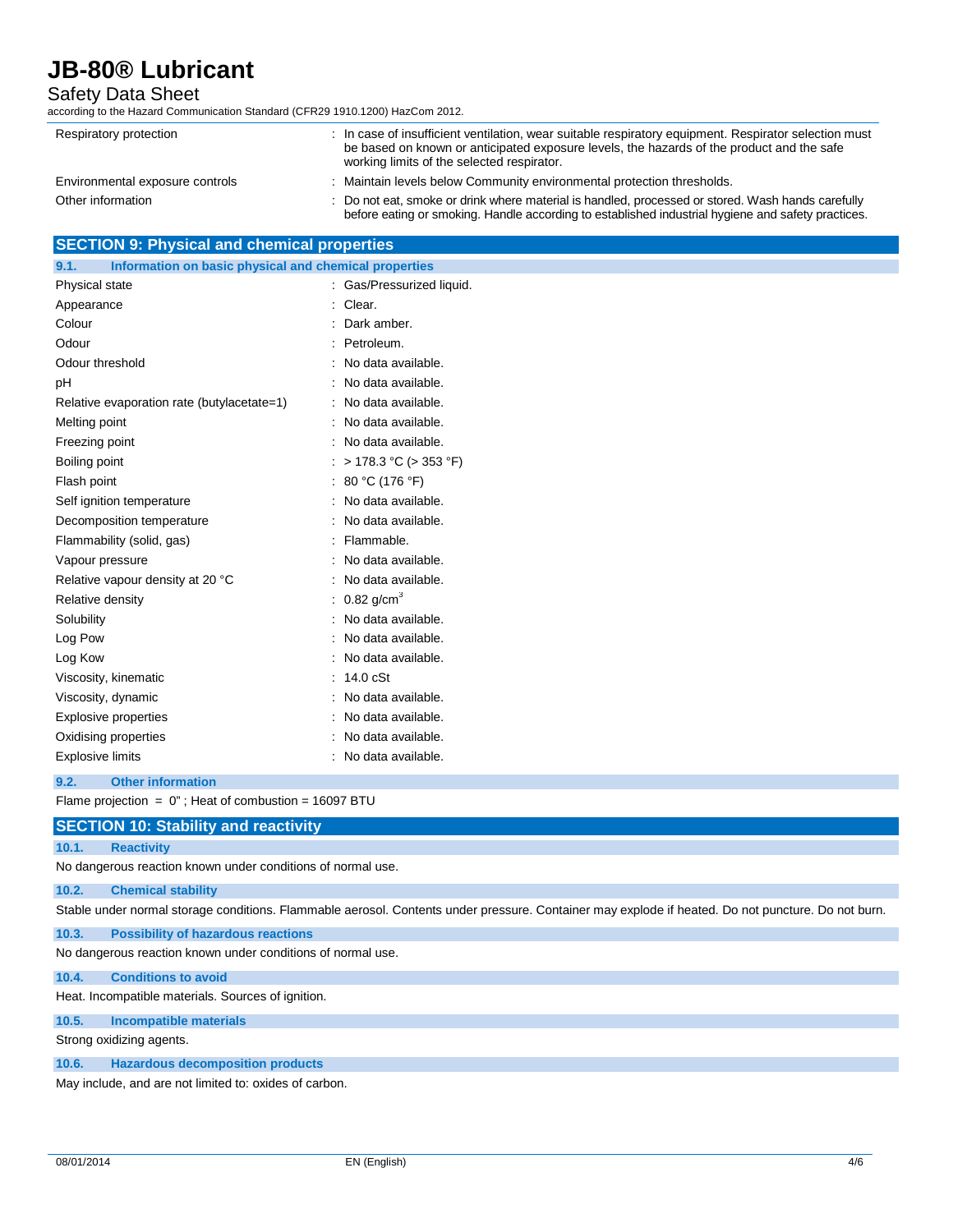### Safety Data Sheet

according to the Hazard Communication Standard (CFR29 1910.1200) HazCom 2012.

| <b>SECTION 11: Toxicological information</b>         |                                                                                                                                                                               |  |
|------------------------------------------------------|-------------------------------------------------------------------------------------------------------------------------------------------------------------------------------|--|
| 11.1.<br><b>Information on toxicological effects</b> |                                                                                                                                                                               |  |
| Acute toxicity                                       | : Not classified.                                                                                                                                                             |  |
| <b>JB-80<sup>®</sup></b> Lubricant                   |                                                                                                                                                                               |  |
| LD50 oral rat                                        | > 2000 mg/kg                                                                                                                                                                  |  |
| LD50 dermal rabbit                                   | > 2000                                                                                                                                                                        |  |
| LC50 inhalation rat                                  | $> 5$ mg/l/4h                                                                                                                                                                 |  |
| Petroleum Solvent (64742-47-8)                       |                                                                                                                                                                               |  |
| LD50 oral rat                                        | > 5000 mg/kg                                                                                                                                                                  |  |
| LD50 dermal rabbit                                   | > 2000 mg/kg                                                                                                                                                                  |  |
| LC50 inhalation rat                                  | $> 5.2$ mg/l/4h                                                                                                                                                               |  |
| Petroleum Solvent (64742-96-7)                       |                                                                                                                                                                               |  |
| LD50 oral rat                                        | > 5000 mg/kg                                                                                                                                                                  |  |
| LD50 dermal rabbit                                   | > 2000 mg/kg                                                                                                                                                                  |  |
| LC50 inhalation rat                                  | $> 5.28$ mg/l/4h                                                                                                                                                              |  |
| Petroleum Solvent (64742-54-7)                       |                                                                                                                                                                               |  |
| LD50 oral rat                                        | > 15000 mg/kg                                                                                                                                                                 |  |
| LD50 dermal rabbit                                   | > 5000 mg/kg                                                                                                                                                                  |  |
| LC50 inhalation rat                                  | $> 5.53$ mg/l/4h                                                                                                                                                              |  |
| <b>Proprietary polymer</b>                           |                                                                                                                                                                               |  |
| LD50 oral rat                                        | > 21500 µl/kg                                                                                                                                                                 |  |
| LD50 dermal rabbit                                   | $> 10$ ml/kg                                                                                                                                                                  |  |
| Skin corrosion/irritation                            | Causes skin irritation.                                                                                                                                                       |  |
| Serious eye damage/irritation                        | Based on available data, the classification criteria are not met.                                                                                                             |  |
| Respiratory or skin sensitisation                    | May cause an allergic skin reaction.                                                                                                                                          |  |
| Germ cell mutagenicity                               | Based on available data, the classification criteria are not met.                                                                                                             |  |
| Carcinogenicity                                      | Based on available data, the classification criteria are not met.                                                                                                             |  |
| Reproductive toxicity                                | Based on available data, the classification criteria are not met.                                                                                                             |  |
| Specific target organ toxicity (single exposure)     | Based on available data, the classification criteria are not met.                                                                                                             |  |
| Specific target organ toxicity (repeated exposure)   | Based on available data, the classification criteria are not met.                                                                                                             |  |
| Aspiration hazard                                    | : May be fatal if swallowed and enters airways.                                                                                                                               |  |
| Symptoms/injuries after inhalation                   | : May cause respiratory tract irritation.                                                                                                                                     |  |
| Symptoms/injuries after skin contact                 | Causes skin irritation. Symptoms may include redness, edema, drying, defatting and cracking of<br>the skin. May cause sensitisation by skin contact.                          |  |
| Symptoms/injuries after eye contact                  | May cause eye irritation. Symptoms may include discomfort or pain, excess blinking and tear<br>production, with possible redness and swelling.                                |  |
| Symptoms/injuries after ingestion                    | May be fatal if swallowed and enters airways. This product may be aspirated into the lungs and<br>cause chemical pneumonitis. May cause stomach distress, nausea or vomiting. |  |

## **SECTION 12: Ecological information 12.1. Toxicity**

Ecology - general **Ecology** - general  $\cdot$  May cause long-term adverse effects in the aquatic environment. **12.2. Persistence and degradability JB-80® Lubricant** Persistence and degradability Not established. **12.3. Bioaccumulative potential JB-80® Lubricant** Bioaccumulative potential Not established. **12.4. Mobility in soil**

No additional information available.